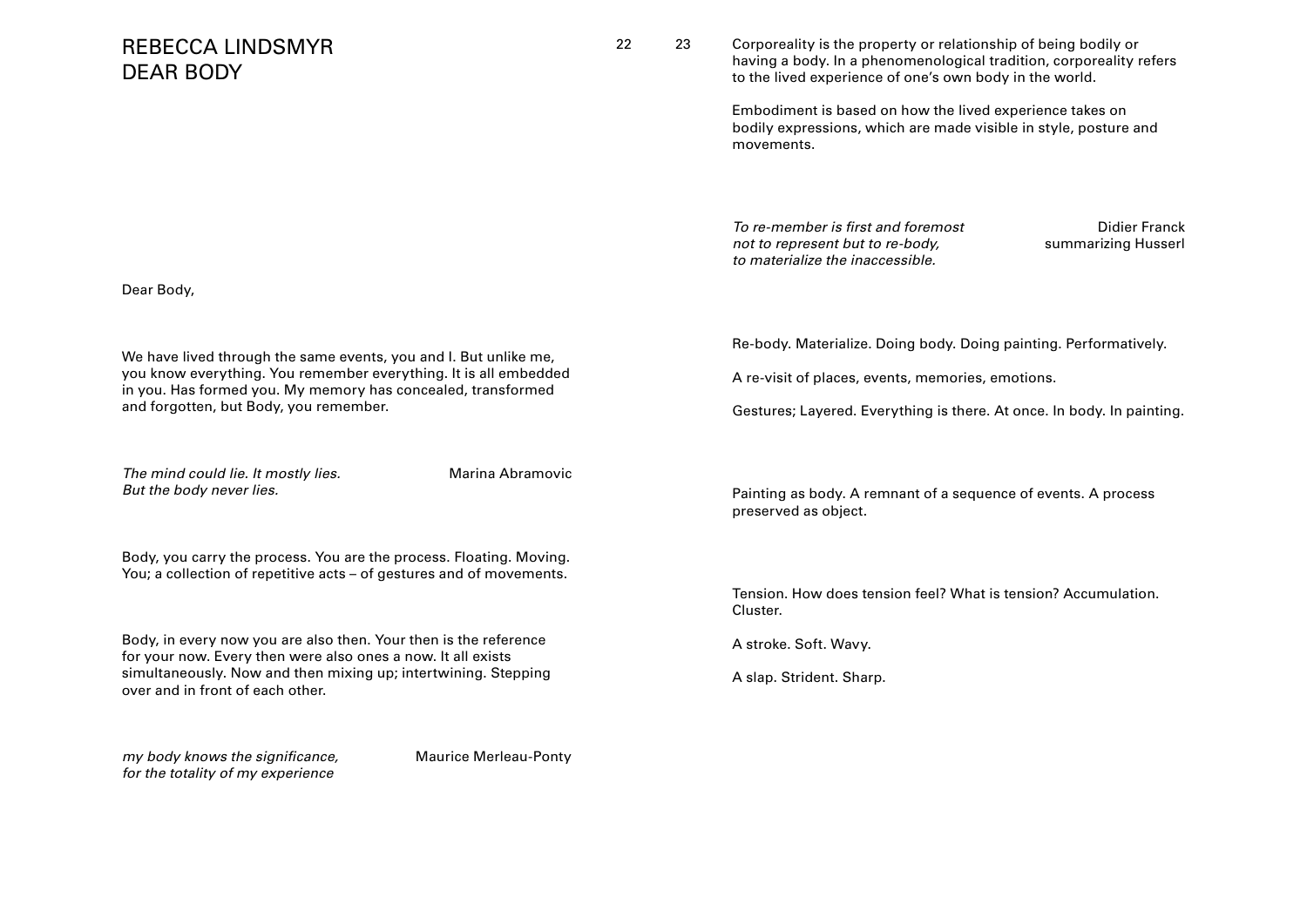But what if habit is neither a form of The Maurice Merleau-Ponty 24 25 knowledge nor an automatic reflex, then what is it? It is a question of a knowledge in our hands, which is only given through a bodily effort and cannot be translated by an objective designation.

Paintings tell stories of movements and gestures. Your movements and gestures. Movements and gestures forming you. They are you. Were you. Before moving on. A portrait in fixed time.

Paintings are attributed a subject position; an inherent ability to know what they need for themselves.

I am thinking of Higher Beings Command: Paint the upper right corner black by Sigmar Polke; a reflection on the painting as subject and higher power.

Like the fluid line between painting as subject and painting as object, bodies and processes flow between the two; move between being subject and object.

I am thinking of mirrorings; their ability to dislocate subject and object. The Mirror Stage; creating a copy of oneself through a mirror; transforming the self into an object that is possible to observe. See oneself through an external gaze.

To recognize oneself as an 'I' is to recognize oneself as an other.

I am thinking of Merleau-Ponty's reflection on the body as an object that does not leave the self. Whether or not an object that is indistinguishable from the subject still remains an object.

Body, your permanence is not a permanence in the world, but a permanence by my side. Yet, before my eyes, I can never see you in your fullness. For that I would have to possess another body, which itself could not be observed.

The mirror. It becomes a way. Like the painting. A way to create an observable copy. A way to step out. Step back.

The painting becomes a way to freeze a mirroring. Freeze a body. Freeze a process. Freeze you.

Body, I am thinking of our teenage years with eating disorders and forced exercise; how I thought I could control you. But you are the bigger one of us.

That period of time gave me insight into how easily I can be misled. How you, Body, stood stable and durable as I wobbled. How my attempts to control you hit me back. You were stable, but still moving. I imagine a snowball going downhill picking up what it passes by; transforming while steadily moving.

Maybe it was then you became a shapeless floating mass, difficult to make sense of. When the mirror's ability to objectify proved to be insufficient.

The objective gaze; the clinical gaze. To be placed on a couch or an autopsy table. To take apart and assemble. Follow traces; gestures. Study piece by piece.

To step back and forth before a painting. Being in it, out of it. Be in you, with you, and take a step away. Observe from a distance. Make understandable.

But Body, it is also you that physically moves me. That moves me away from you. Towards you.

You; Body; process. A balancing act. A flux between inner and outer understanding.

Maurice Merleau-Ponty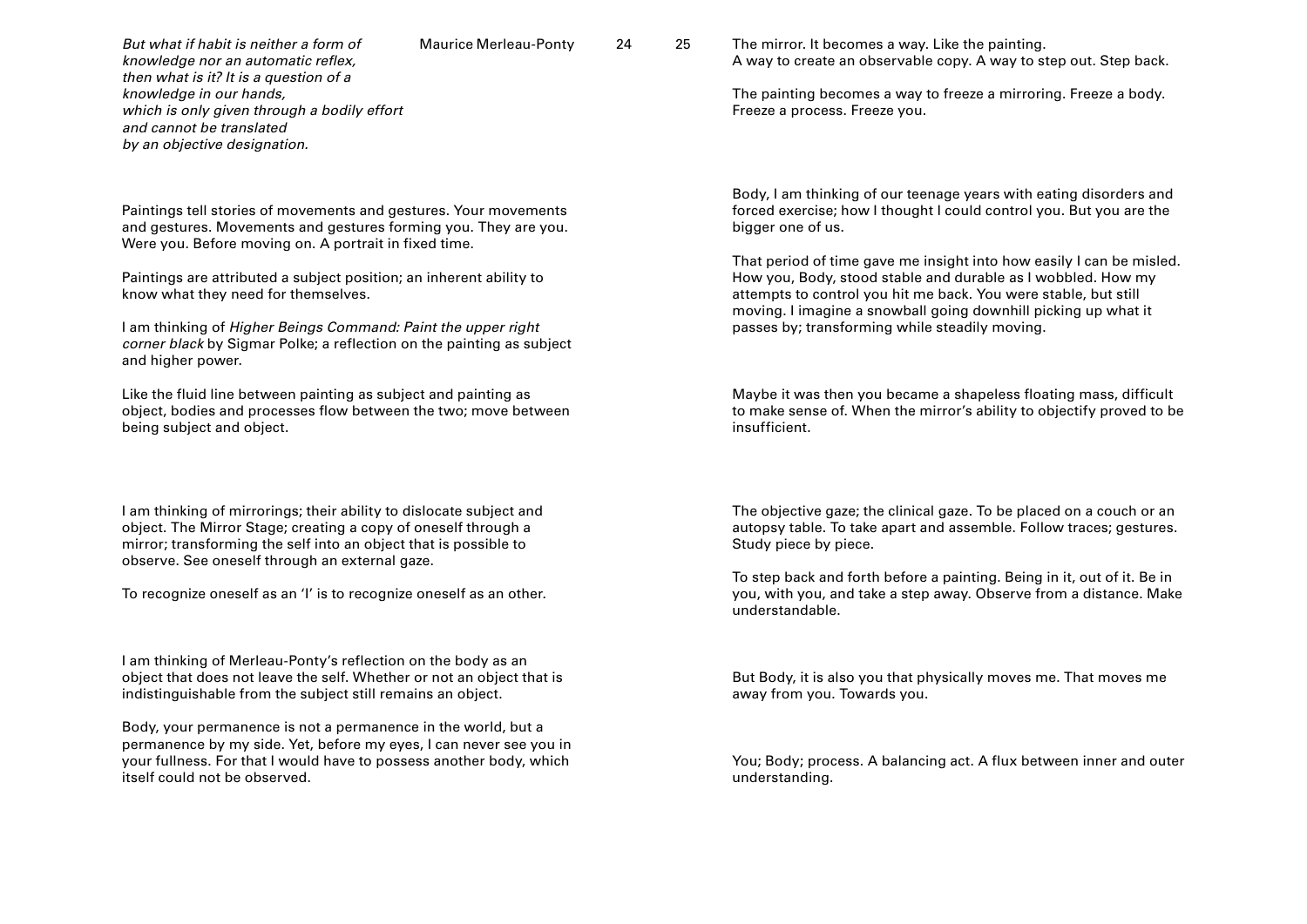Writing a letter. Writing a painting. There is a relation between 26 27 writing and painting. Is the most relevant part of writing the words or the act?

How could a letter to you ever be anything but fragmented? Cobbled. Like the body. Like the process. Like the painting. Everything at once. Layers and fragments. A fluid mirroring.

Woman must write her self: must write about women and bring women to writing, from which they have been driven away as violently as from their bodies – for the same reasons, by the samelaw, with the same fatal goal. Woman must put herself into the text – as into the world and into history – by her own movement.

Helene Cixous

Movement; your own movement. Painting as physical writing; writing pushed to its apex.

Being driven away from the body. At the same time trapped in it; incarcerated. To be body and nothing more, and at the same time not being allowed to be body.

To give you, Body. Give you space. Give you time.

Everyone thinks a painting is somehow about space, but I think it is much more about time.

Ian McKeever

Spending time with you. In you. With painting. In painting. In process. Processing. And moving on.

> Rebecca Lindsmyr (b. 1990, Edsbyn, Sweden) is a painter currently undertaking an MFA at Malmö Art Academy. She holds a BA from the Glasgow School of Art. Her work explores understandings and representations of the body. She approaches painting as a formative and performative process in which the lived body is explored, produced and depicted through gestures, movements and mark making. Rebecca's work has been exhibited both in Sweden and internationally, at venues such as Royal Glasgow Institute of Fine Arts; Biscuit Factory, Edinburgh; Gapgap, Leipzig; Köttinspektionen, Uppsala; Gävle Art Center; Galleri CC, Malmö and Bollnäs Art Hall.

Sincerely yours, Rebecca